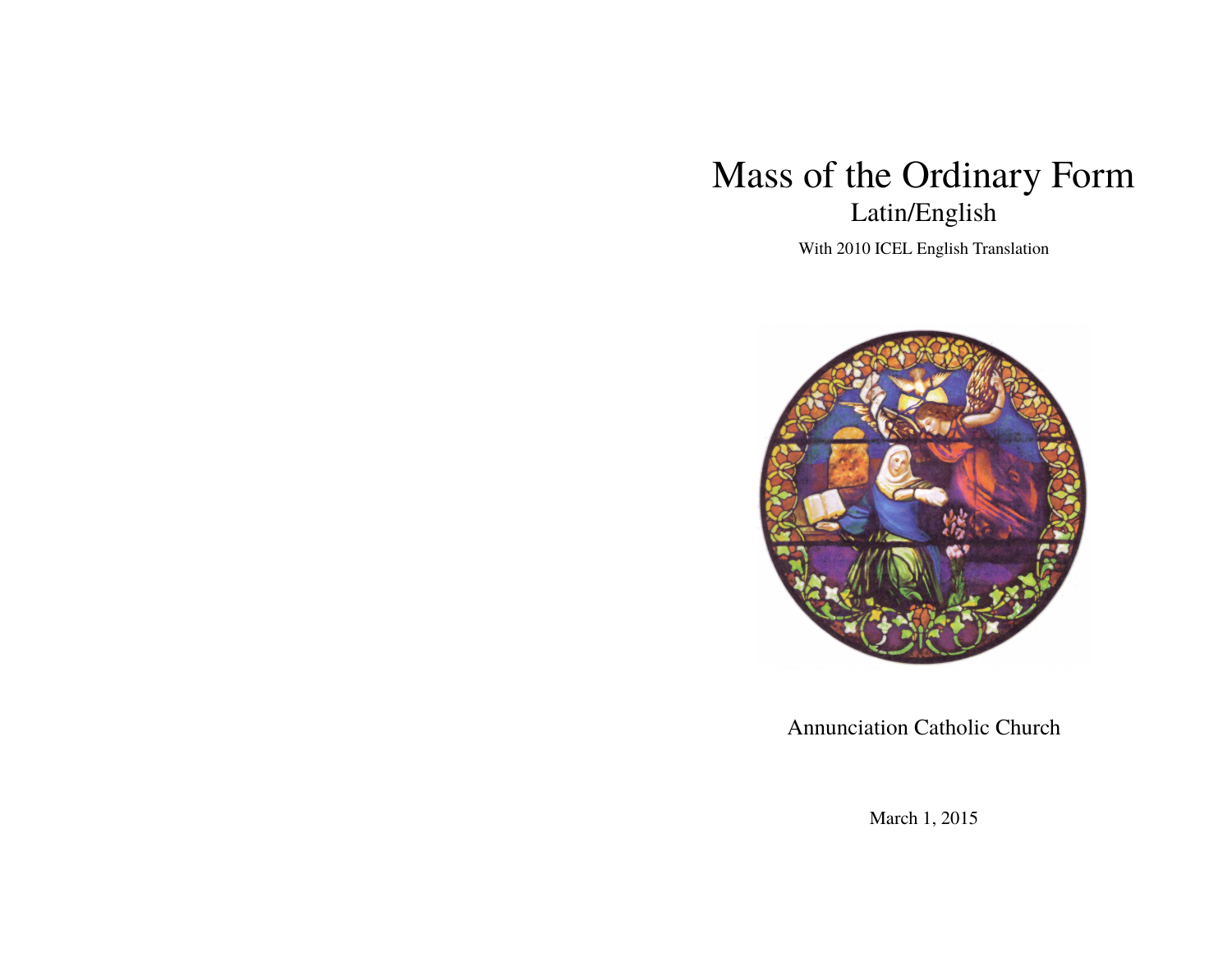*The Latin texts for the Mass in this booklet are consistent with the 2000 Latin Missal. The chants are from the* Liber Usualis *and checked against the* Gregorian Missal *(Solesmes, 1990). The English texts are from the approved ICEL transla*tion released in 2011,  $\bigcirc$  2010, International Committee on English in the Liturgy *Inc. All rights reserved.*

### **Please return booklet to usher.**

To print free personal copies see the: Thesaurus Precum Latinarum http://www.preces-latinae.org/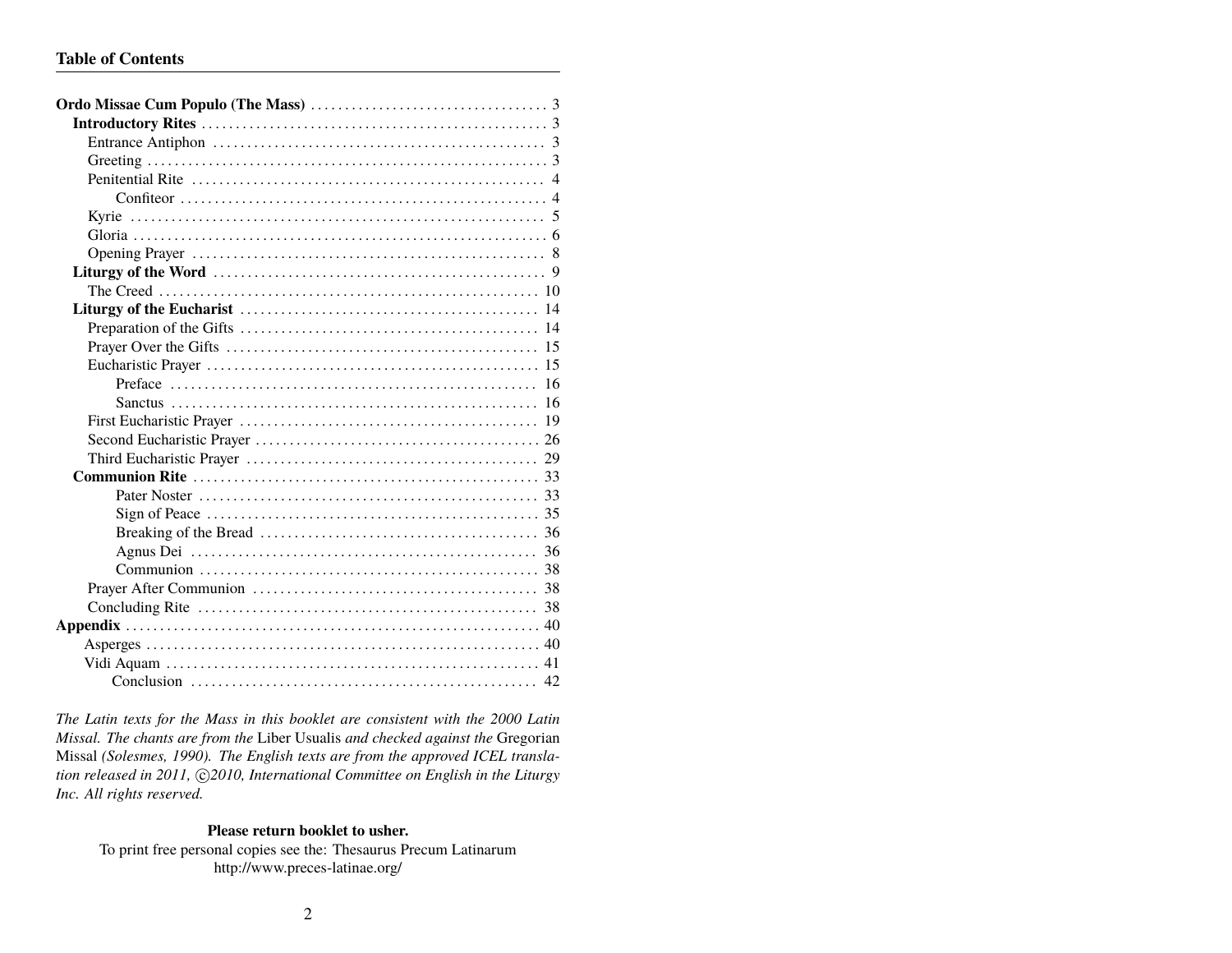$li-<sub>o</sub>$ 

princí-pi-o,

the beginning,

Amen.

Amen.

# **Ordo Missae Cum Populo**

# **Entrance Song/Antiphon**

# According to the day/feast.

# Greeting



V. In nómi-ne Patris, et  $F_1$ -li-i. et Spí-ri-tus Sancti.

 $\Psi$ . In the name of the Father, and of the Son, and of the Holy Spirit.



The sprinkling of holy water may be optionally celebrated here. The Asperges (outside Eastertide) and the Vidi Aquam (Eastertide) are given in the Appendix, pages 40 & 41. If celebrated, the Penitential Rite that follows next is then skipped.

### Conclusion

et nunc. and is now.

V. Ostende nobis. Domine, misericordiam tuam. (T.P. Alleluia.)

et Spi-rí-tu-i

et semper,

and always

the Son, and to the Holy

Sáncto. \*

Spirit.

Sic-ut

As it

é-rat

was

et in sáecu-la saecu- ló-rum.

and will be forever and ever.

in

 $in$ 

 $R<sub>i</sub>$ . Et salutare tuum da nobis (T.P. Alleluia.)

V. Domine, exaudi orationem meam. R. Et clamor meus ad te veniat.

V. Dominus vobiscum. R. Et cum spiritu tuo.

V. Oremus. Exaudi nos, Domine sancte, Pater omnipotens, aeterne Deus: et mittere digneris sanctum Angelum tuum de caelis: qui custodiat, foveat, protegat, visitet, atque defendat omnes habitantes in hoc habitaculo. Per Christum Dominum nostrum.

R. Amen.

V. Show us, Lord, Your mercy. (P.T. Alleluia.)

R. And grant us Your salvation. (P.T. Alleluia.)

V. O Lord, hear my prayer. R. And let my cry come to You.

V. May the Lord be with you. R. And with your spirit.

V. Let us pray. Hear us O holy Lord, Father Almighty, Eternal God; and graciously send Your Holy Angel from heaven to watch over, to cherish, to protect, to abide with, and to defend all who dwell in this house. Through Christ our Lord.

R. Amen.

42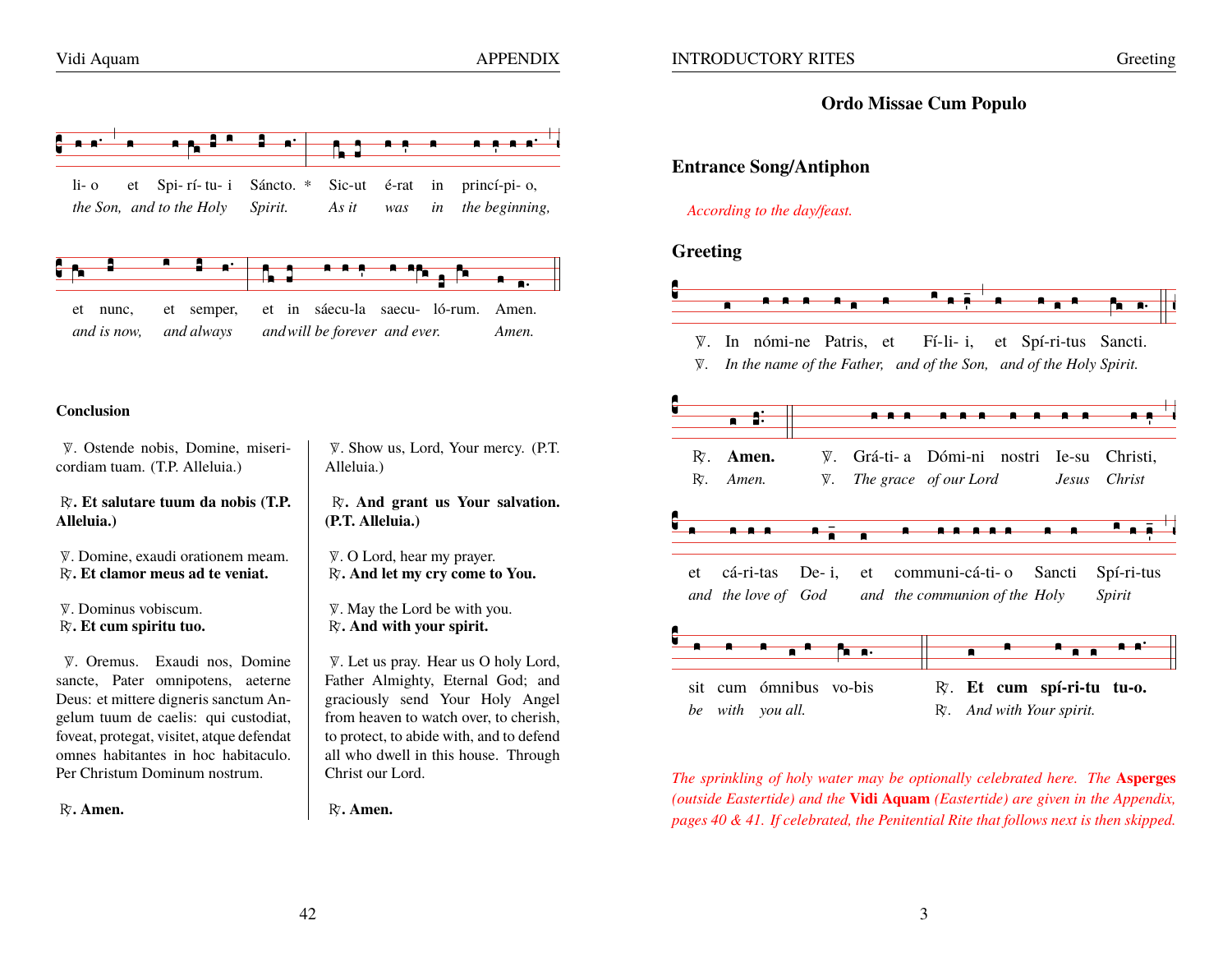#### Penitential Rite

# **INTRODUCTORY RITES**

# **Penitential Rite**



mysté-ri- a ce-lebránda. to celebrate the sacred myteries.

<del>. . . . . . .</del> .

R. Confiteor Deo omnipotenti et vobis, fratres, quia peccavi nimis cogitatione, verbo, opere, et omissione: (et percutientes sibi pectus, dicunt) mea culpa, mea culpa, mea maxima culpa. Ideo precor beatam Mariam semper Virginem, omnes angelos et sanctos, et vos, fratres, orare pro me ad Dominum Deum nostrum.

R. I confess to almighty God and to you, my brothers and sisters, that I have greatly sinned, in my thoughts and in my words, in what I have done and in what I have failed to do, *(striking the breast)* through my fault, through my fault, through my most grievous fault; therefore I ask blessed Mary ever-Virgin, all the Angels and Saints, and you, my brothers and sisters, to pray for me to the Lord our God.



 $X_{\cdot}$  s.

Vidi Aquam During Eastertide

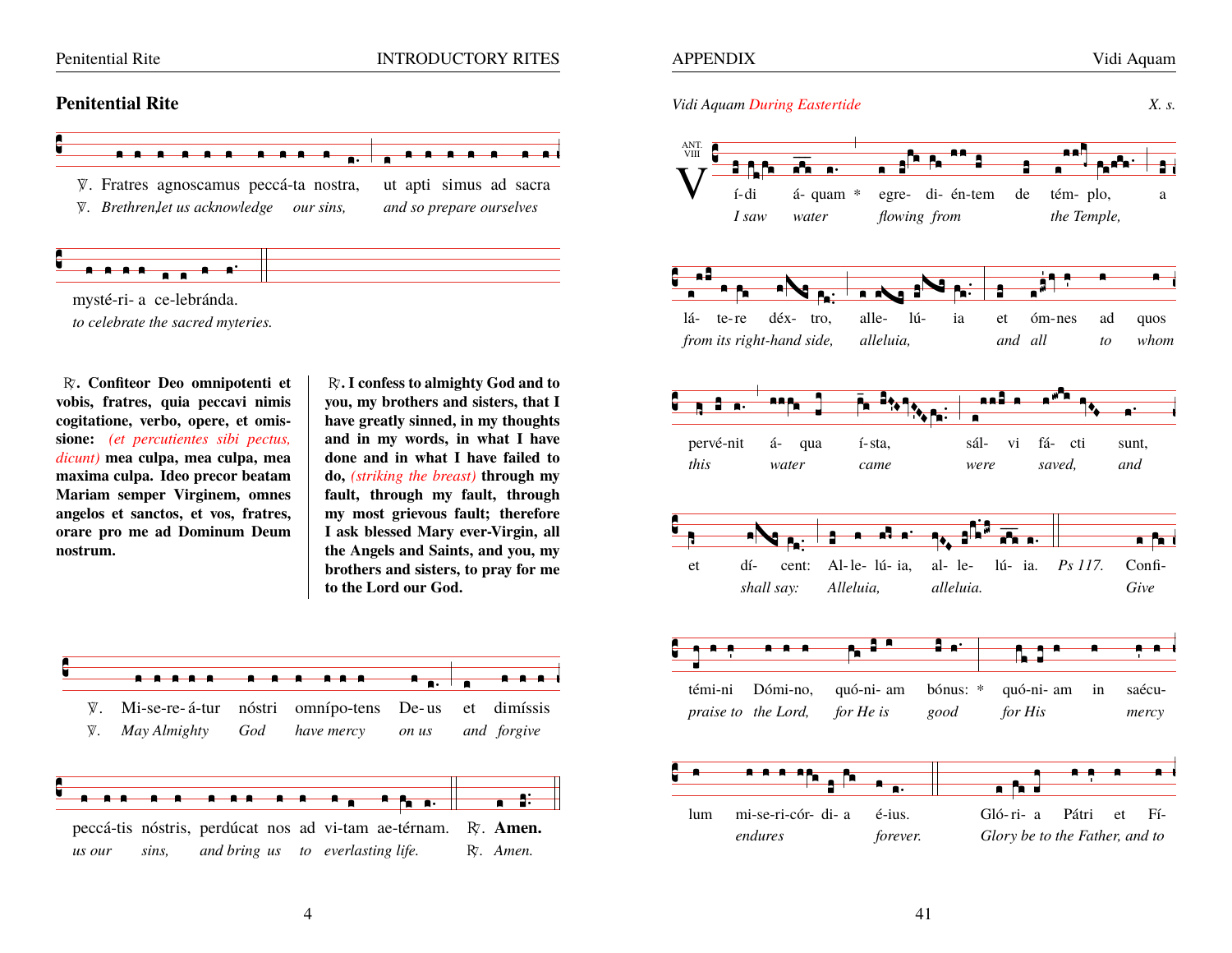**APPENDIX** 

#### **APPENDIX**



# Kyrie

Missa VIII "De Angelis": Ordinary Time, Christmas, & Feasts XV-XVI. s.

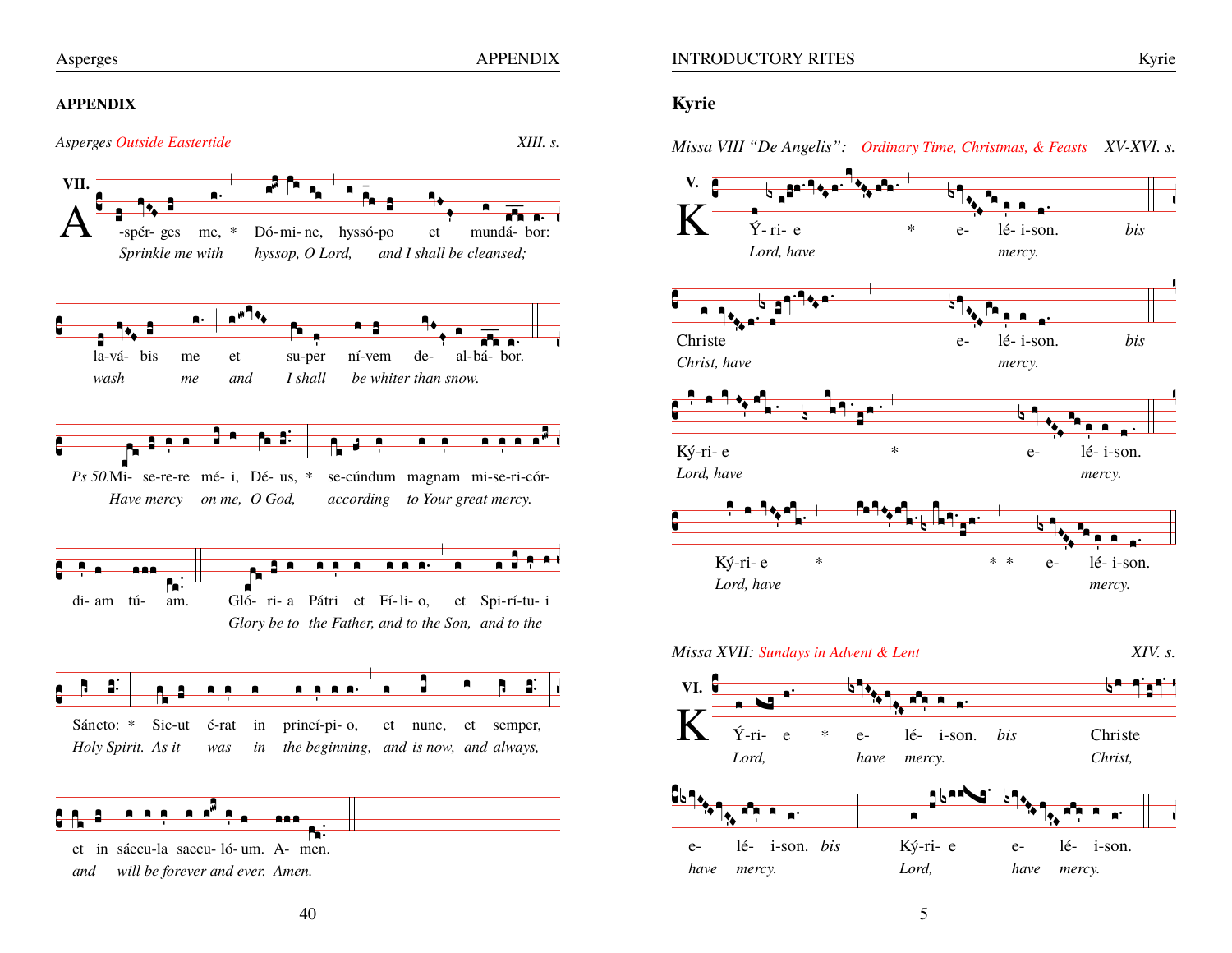



#### Dismissal Outside Eastertide



W. I-te mis-sa est. R. De-o grá-ti- as

 $\Psi$ . Go, the Mass has ended.  $R$ . Thanks be to God.

### **During Eastertide**

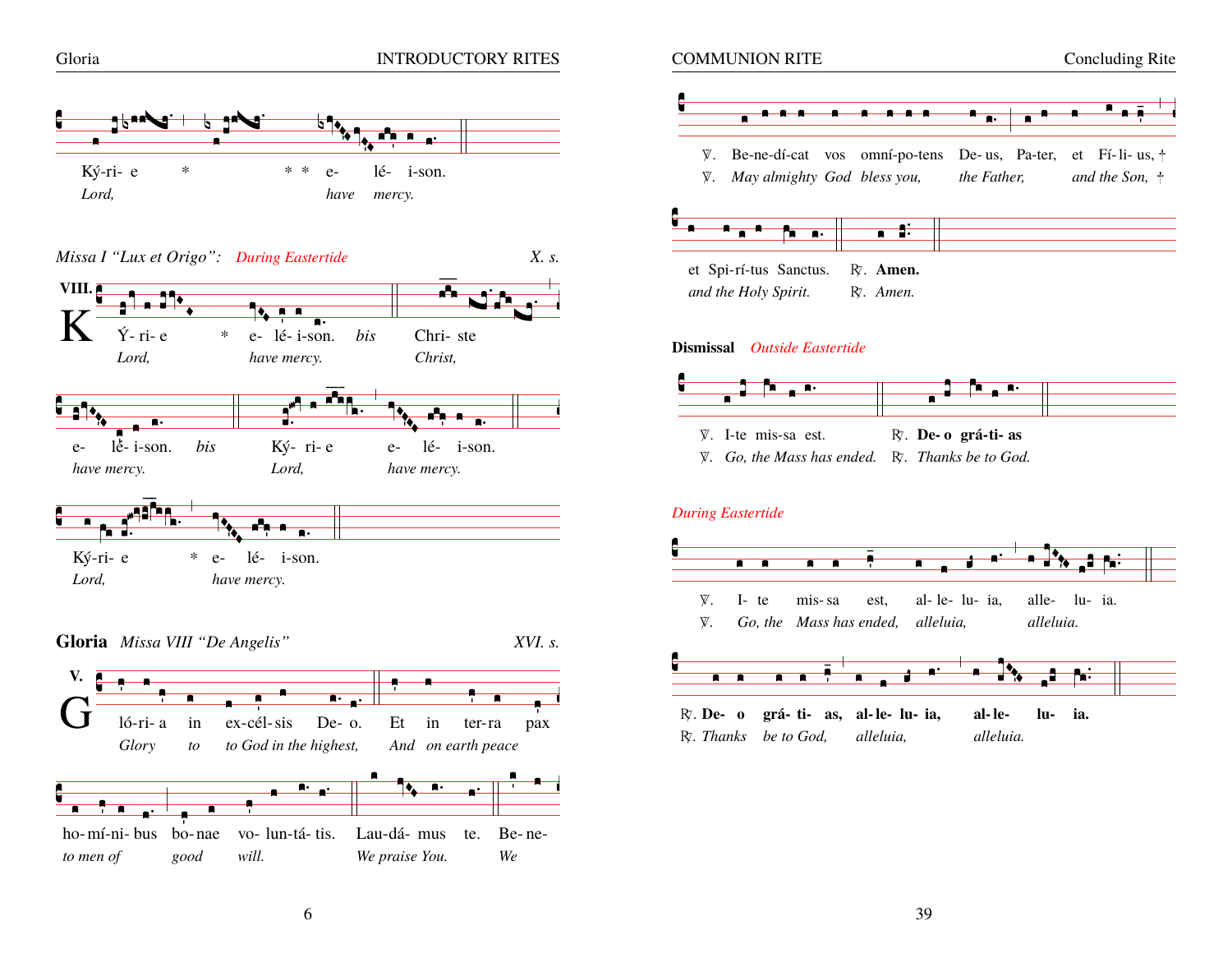# **Concluding Rite**

# **COMMUNION RITE**

V. Behold the Lamb of God, behold

Him who takes away the sins of the

world. Blessed are those called to the

R. Lord, I am not worthy that You

supper of the Lamb.

# **Communion**

V. Ecce Agnus Dei, ecce qui tollit peccata mundi. Beati qui ad cenam Agni vocati sunt.

R. Domine, non sum dignus, ut intres sub tectum meum, sed tantum dic verbo, et sanabitur anima mea.

should enter under my roof, but only say the word and my soul shall be healed.

# **Communion Chant/Antiphon**

According to the day/feast.

**Sacred Silence** 

# **Praver After Communion**



# **Concluding Rite**

### **Blessing**



38

- The Lord be with you. R.
- And with your spirit.

# **INTRODUCTORY RITES**

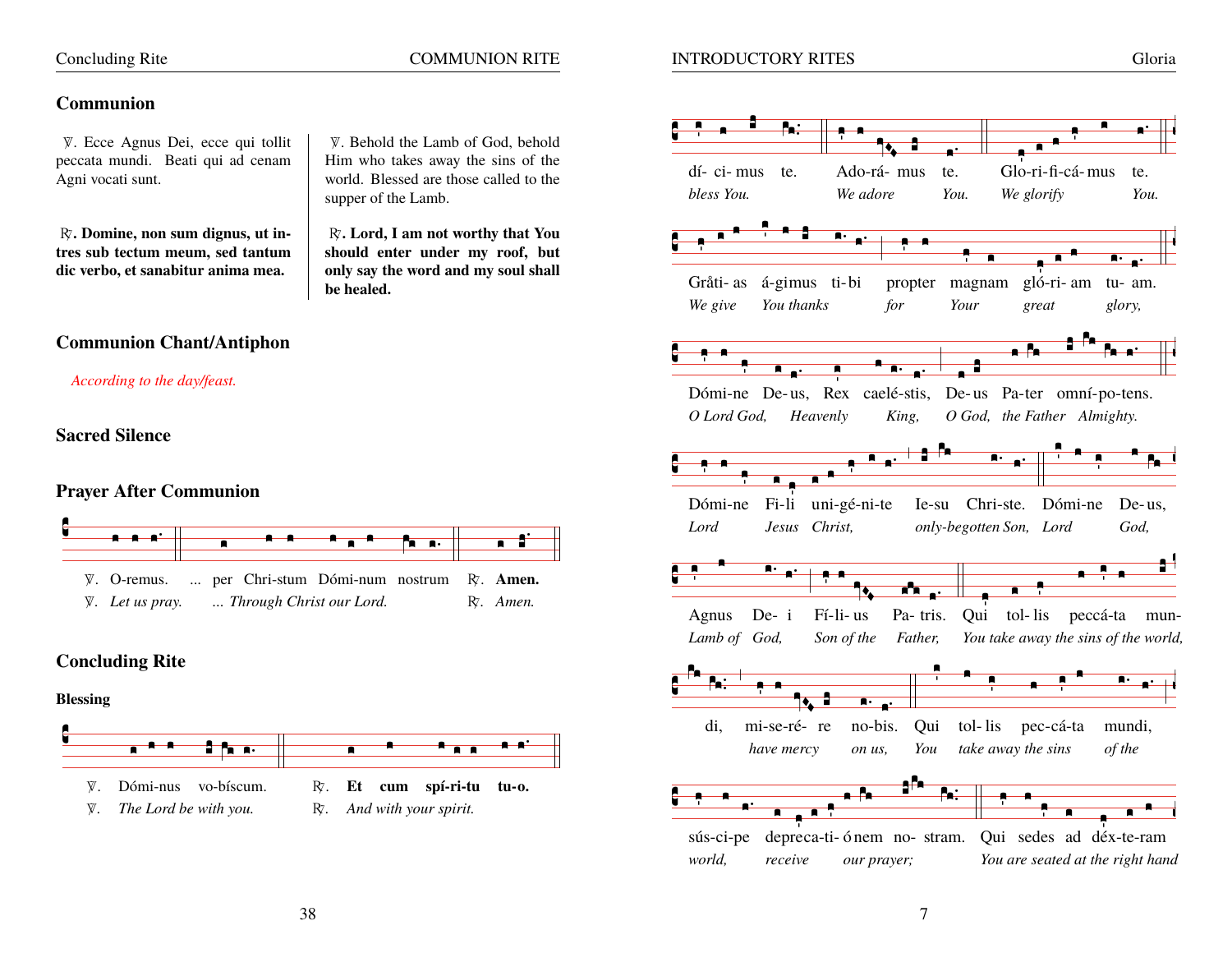

Ŧв

**I** 

Sancto

the Holy



so-lus

 $De- i$ 

of God

sanctus.

Pa- tris.

the Father.

are the Holy One,

tu





# **Opening Prayer**

men.

Cum

with

 $A-$ 

Amen.

According to the day/feast.



Tu so-lus Dómi-nus. Tu so-lus Al-tíssimus, Ie- su Chri-ste.

You alone are the Lord, You alone are the Most High, Jesus Christ,

in

in

 $\blacksquare$ 

gló-ri-a

the glory

1 A ..

Spí-ri-tu

Spirit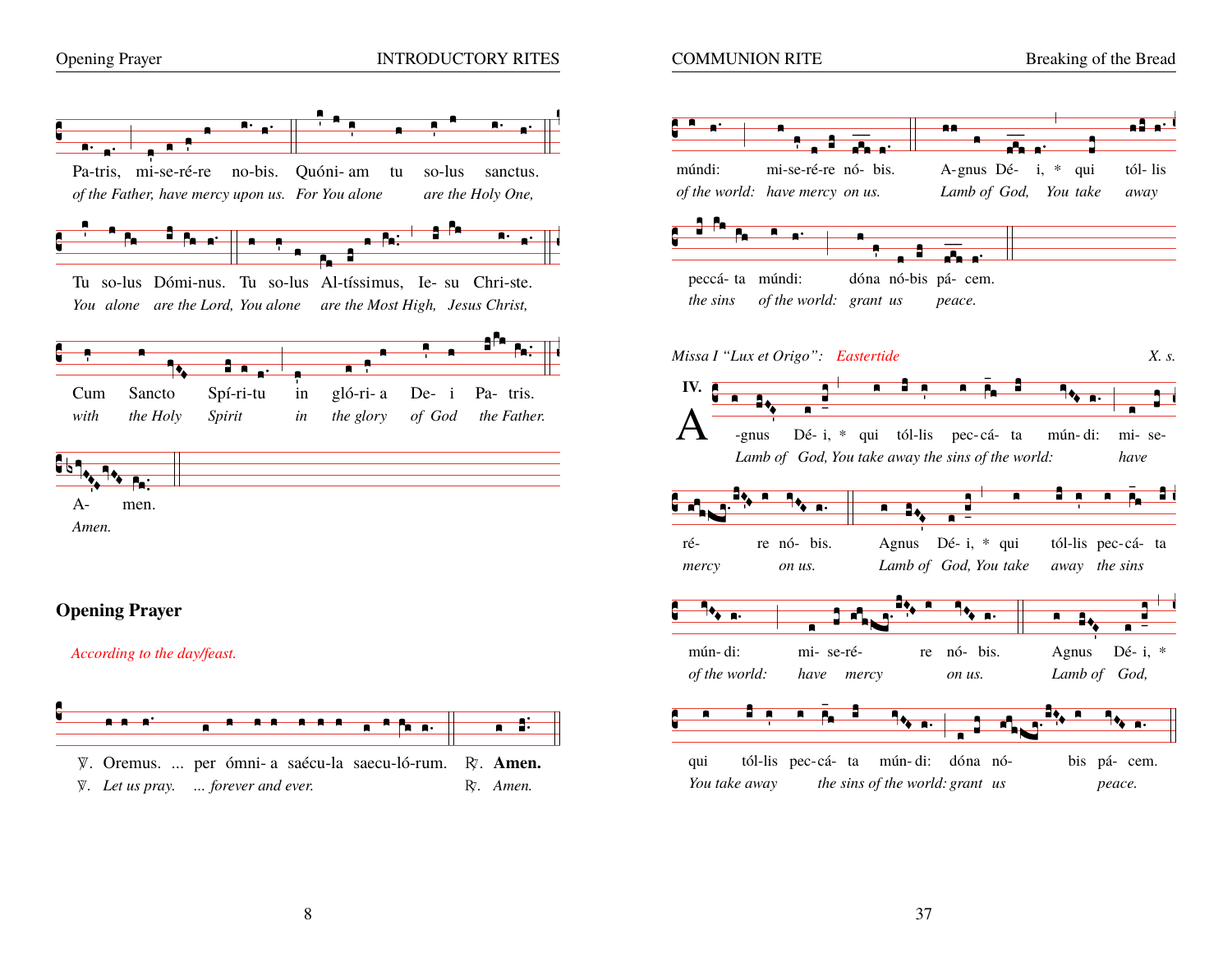**COMMUNION RITE** 

# **Breaking of the Bread**



36

# **Liturgy of the Word**

### **First Reading**



# **Responsorial Psalm...**

### **Second Reading**



# **Gospel**







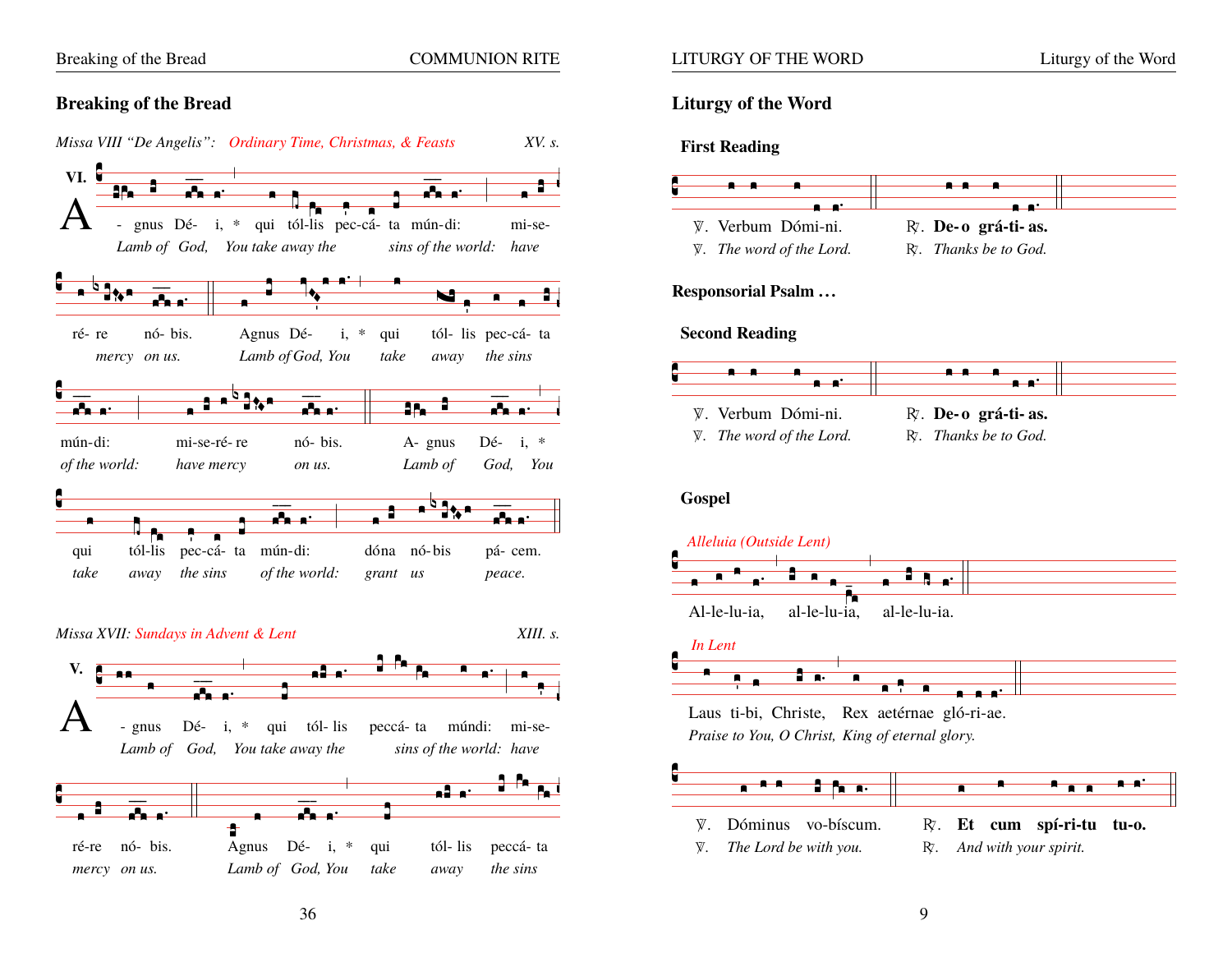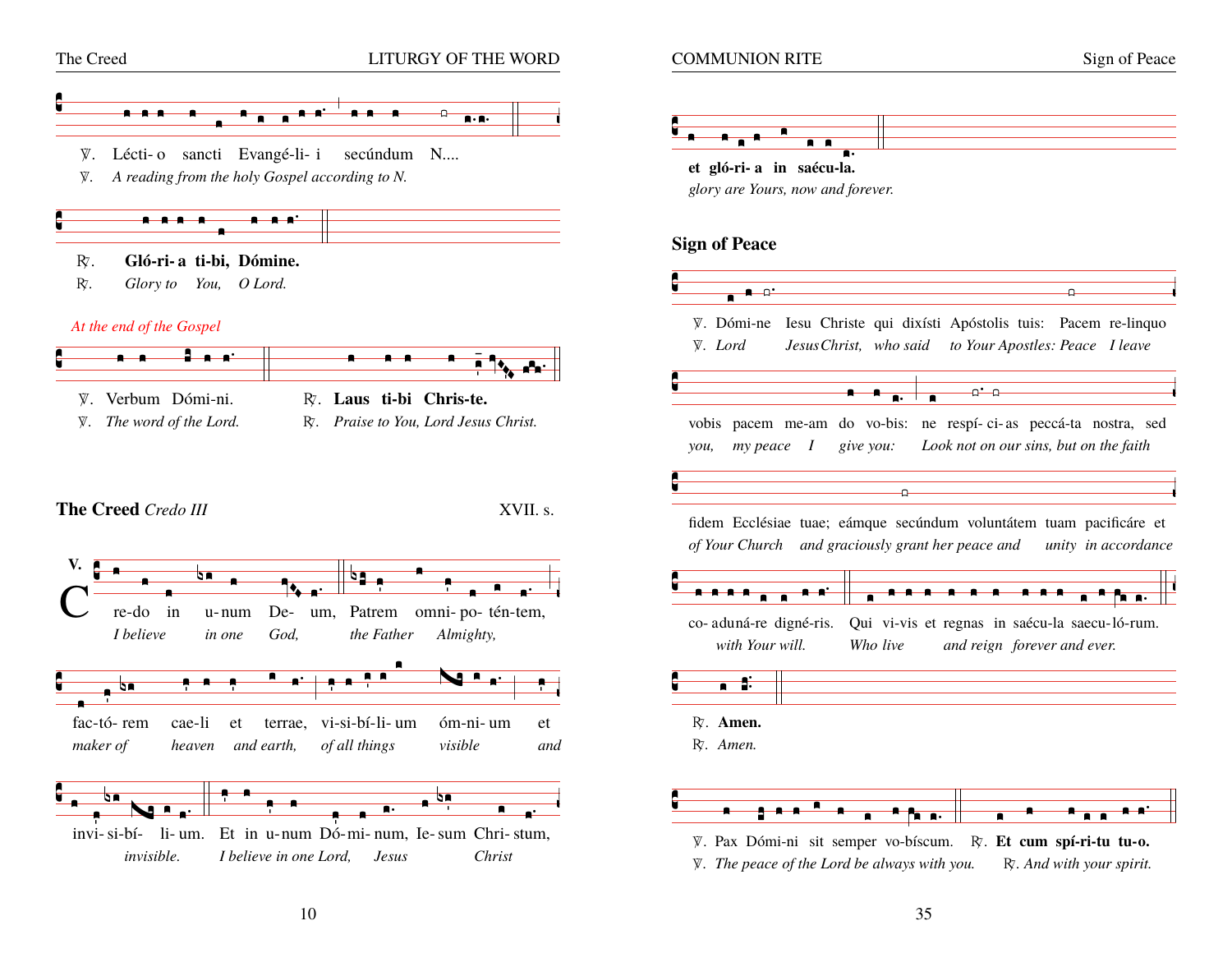

### **LITURGY OF THE WORD**

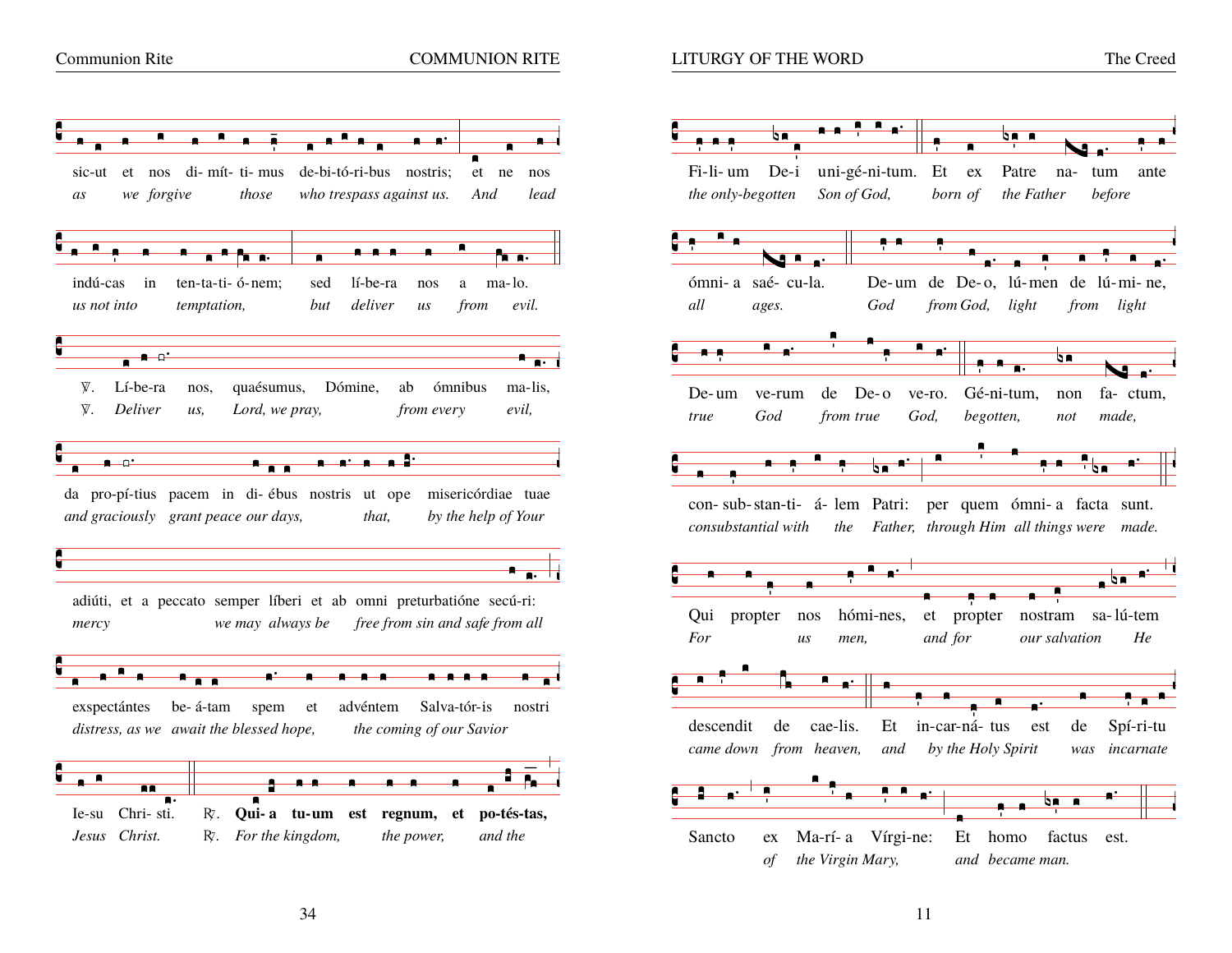

### **COMMUNION RITE**

**Communion Rite** 

### **Communion Rite**



teaching, we dare to say:

#### **Pater Noster**

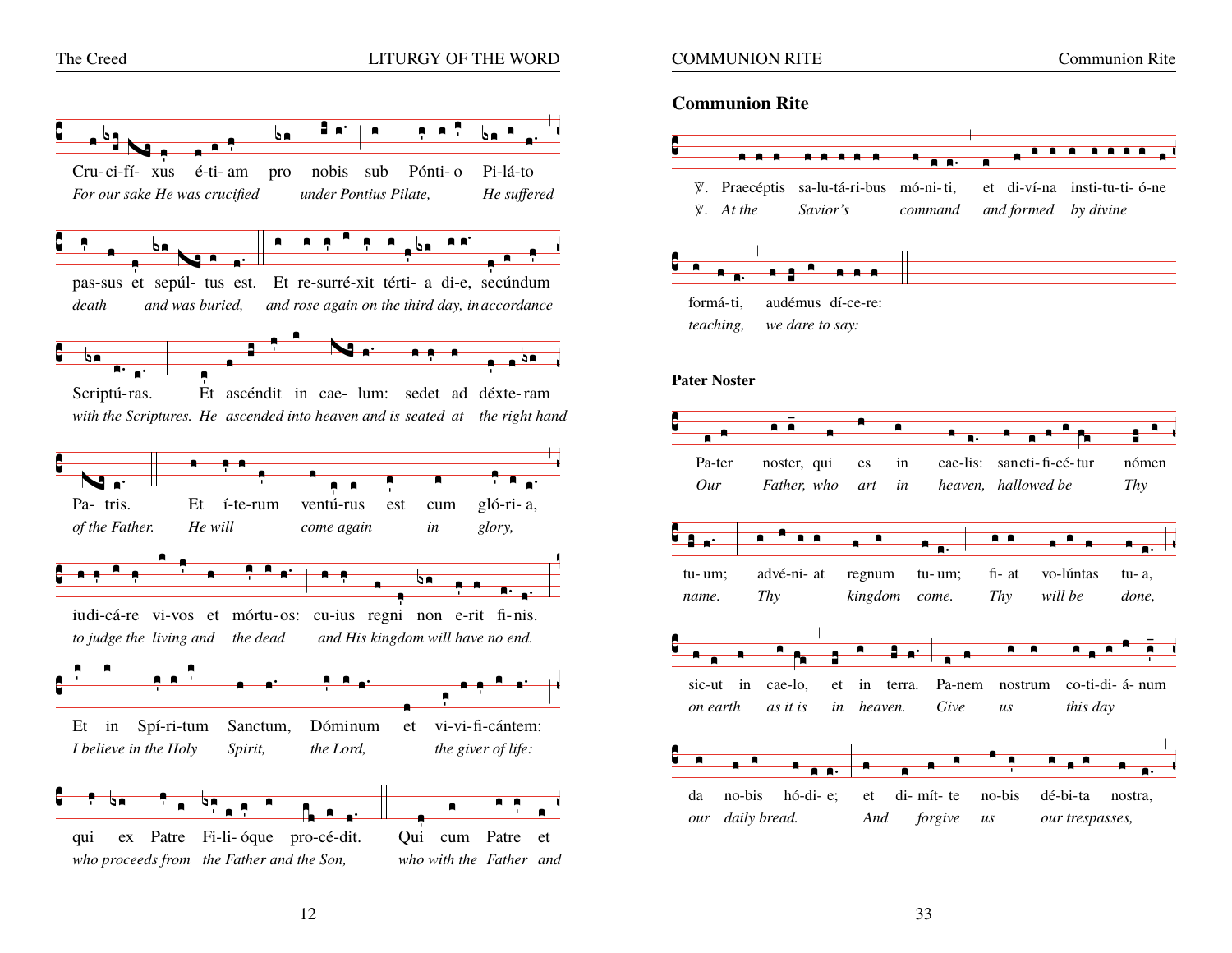

R. Amen.

32

13

The Creed

 $\overline{\bullet}$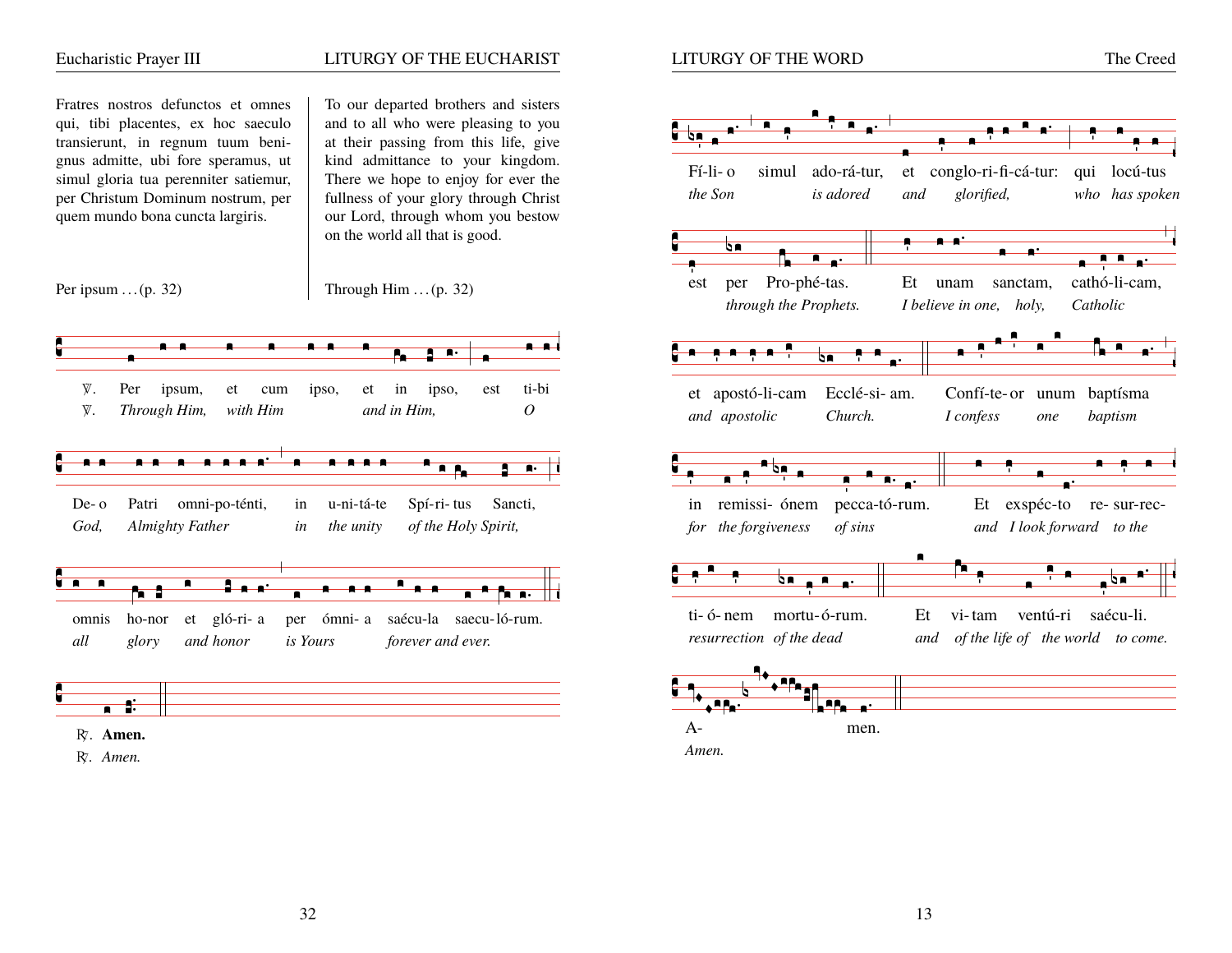# **LITURGIA EUCHARISTICA LITURGY OF THE EUCHARIST**

# **Preparation of the Gifts**

 $\Psi$ . Benedictus es, Domine, Deus uni-<br>  $\Psi$ . Blessed are You, Lord God of all<br>  $\Psi$ . Blessed are You, Lord God of all<br>  $\Psi$ . Blessed are You, Lord God of all versi, quia de tua largitate accepimus panem, quem tibi offerimus, fructum  $\parallel$  we have received the bread we offer terrae et operis manuum hominum: ex You: fruit of the earth and work of quo nobis fiet panis vitae. human hands, it will become for us

#### A**. Benedictus Deus in saecula.** A**. Blessed be God forever.**

eius efficiamur divinitatis consortes, wine may we come to share in the diqui humanitatis nostrae fieri dignatus vinity of Christ who humbled Himself est particeps.<br>  $\nabla$ . Benedictus es. Domine. Deus uni-<br>  $\nabla$ . Bessed are You. Lot

versi, quia de tua largitate accepimus creation, for through Your goodness vinum, quod tibi offerimus, fructum  $\parallel$  we have received the wine we offer vitis et operis manuum hominum, ex <br>quo nobis fiet potus spiritalis.<br>human hands, it will become our spir-

#### A**. Benedictus Deus in saecula.** A**. Blessed be God forever.**

 $\mathbb{V}$ . In spiritu humilitatis et in animo  $\qquad$   $\mathbb{V}$ . With humble spirit and contrite spirit and contrite spirit and contribution suscipiamur a te, Domine; et heart may we be accepted by You, O contrito suscipiamur a te, Domine; et sic fiat sacrificium nostrum in con- Lord, and may our sacrifice in Your spectu tuo hodie, ut placeat tibi, Do- $\vert$  sight this day be pleasing to You, Lord mine Deus. God.

 $W$ . Lava me, Domine, ab iniquitate  $W$ . Wash me, O Lord, from my iniqued, et a peccato meo munda me. mea, et a peccato meo munda me.

 $\mathbb{V}$ . Orate, fratres, ut meum ac ve-  $\mathbb{V}$ . Pray, brethren, that my sacrifice strum sacrificium acceptabile fiat  $\parallel$  and yours may be acceptable to God, apud Deum Patrem omnipotentem. <br>  $\vert$  the almighty Father.

the bread of life.

 $\mathbb{V}$ . Per huius aquae et vini mysterium  $\mathbb{V}$ . By the mystery of this water and

 $V.$  Blessed are You, Lord God of all human hands, it will become our spiritual drink.

eius adventum, offerimus tibi, gratias  $\parallel$  look forward to his second coming, sanctum. and living sacrifice.

Ecclesiae tuae et, agnoscens Hostiam, your Church and, recognizing the sac-<br>cuius voluisti immolatione placari, rificial Victim by whose death you concede, ut qui Corpore et Sanguine <br>Filii tui reficimur, Spiritu eius Sancto <br>Tui grant that we, who are nourished by repleti, unum corpus et unus spiritus the Body and Blood of your Son and inveniamur in Christo. **filled** with his Holy Spirit, may be-

num, ut cum electis tuis hereditatem  $\parallel$  ing to you, so that we may obtain an consequi valeamus, in primis cum inheritance with your elect, especially beatissima Virgine, Dei Genetrice, with the most Blessed Virgin Mary, Maria, cum beato Ioseph, eius Sponso, Mother of God, with blessed Joseph, cum beatis Apostolis tuis et gloriosis her Spouse, with your blessed Apos-<br>Martýribus (cum sancto N.) et om-<br>les and glorious Martyrs (with Saint nibus Sanctis, quorum intercessione  $\parallel$  N.) and with all the Saints, on whose perpetuo apud te confidimus adiuvari. constant intercession in your presence

Haec Hostia nostrae reconciliationis | May this Sacrifice of our reconciliproficiat, quaesumus, Domine, ad  $\parallel$  ation, we pray, O Lord, advance the totius mundi pacem atque salutem. peace and salvation of all the world. Ecclesiam tuam, peregrinantem in Be pleased to confirm in faith and terra, in fide et caritate firmare digne- charity your pilgrim Church on earth, ris cum famulo tuo Papa nostro N. et  $\parallel$  with your servant N. our Pope and N. Episcopo nostro N., cum episcopali our Bishop, the Order of Bishops, all ordine et universo clero et omni populo acquisitionis tuae. have gained for your own.

Votis huius familiae, quam tibi astare  $\parallel$  Listen graciously to the prayers of this voluisti, adesto propitius. Omnes family, whom you have summoned filios tuos ubique dispersos tibi, cle- before you: in your compassion, O mens Pater, miseratus coniunge. merciful Father, gather to yourself all

mirabilis resurrectionis et ascensionis vour Son, his wondrous Resurrection in caelum, sed et praestolantes alterum  $\parallel$  and Ascension into heaven, and as we referentes, hoc sacrificium vivum et  $\parallel$  we offer you in thanksgiving this holy

Respice, quaesumus, in oblationem  $\vert$  Look, we pray, upon the oblation of rificial Victim by whose death you grant that we, who are nourished by come one body, one spirit in Christ.

Ipse nos tibi perficiat munus aeter- | May he make of us an eternal offertles and glorious Martyrs (with Saint we rely for unfailing help.

the clergy, and the entire people you

your children scattered throughout the world.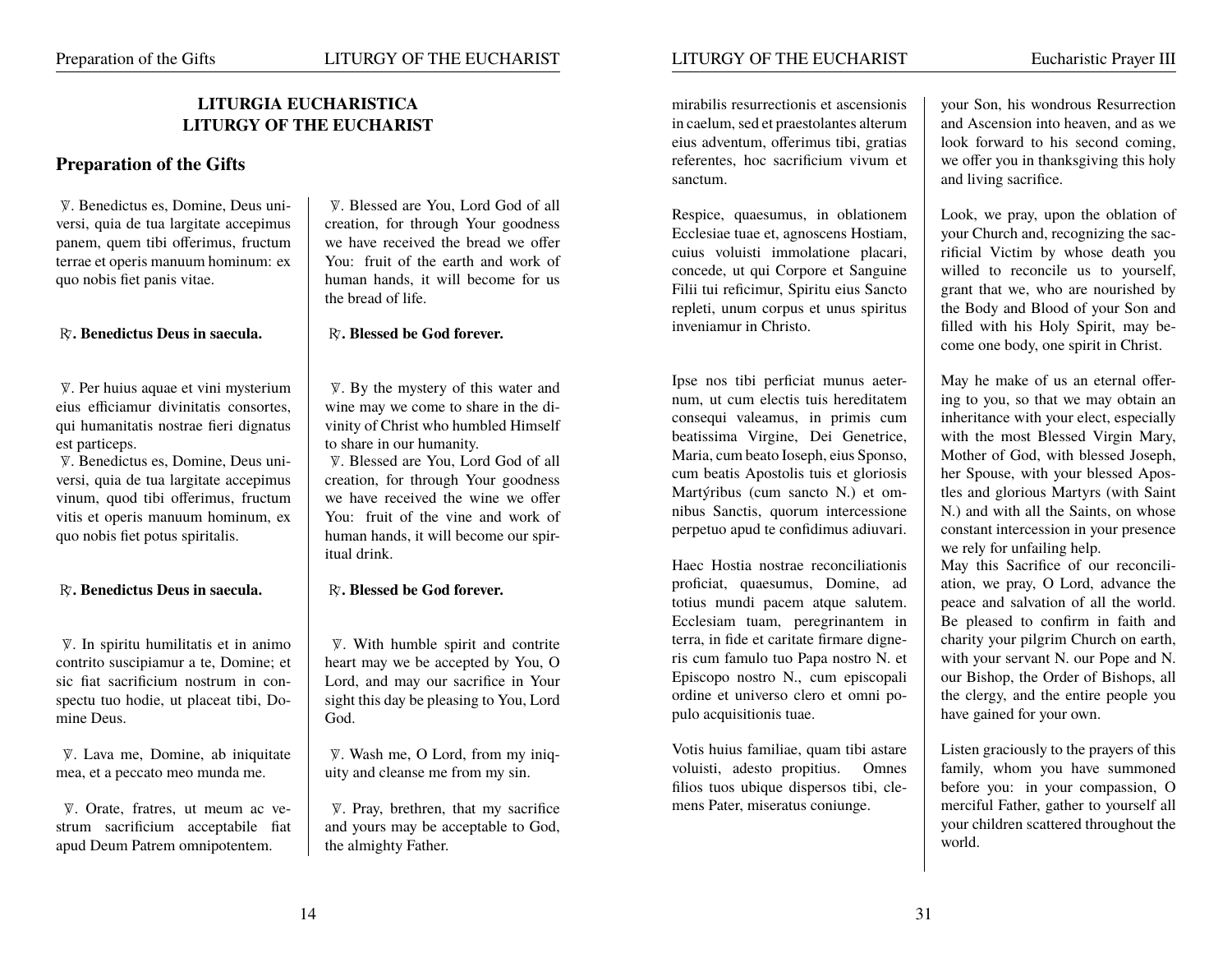

 $(or.)$ 

R. Salvator mundi, salva nos, qui per crucem et resurrectionem tuam liberasti nos.

Memores igitur, Domine, eiusdem Filii tui salutiferae passionis necnon again.

R. Save us. Savior of the world. for by Your Cross and Resurrection You have set us free.

Therefore, O Lord, as we celebrate the memorial of the saving Passion of **Eucharistic Prayer** 

R. Suscipiat Dominus sacrificium de manibus tuis ad laudem et gloriam nominis sui, ad utilitatem quoque nostram totiusque Ecclesiae suae sanctae.

 $R<sub>i</sub>$ . May the Lord accept the sacrifice at your hands for the praise and glory of His name, for our good and the good of all His holy Church.

# **Prayer Over the Gifts**



# **Eucharistic Prayer**

For Sundays, Solemnities, Feasts, and Memorials:



 $R$ . It is right and just.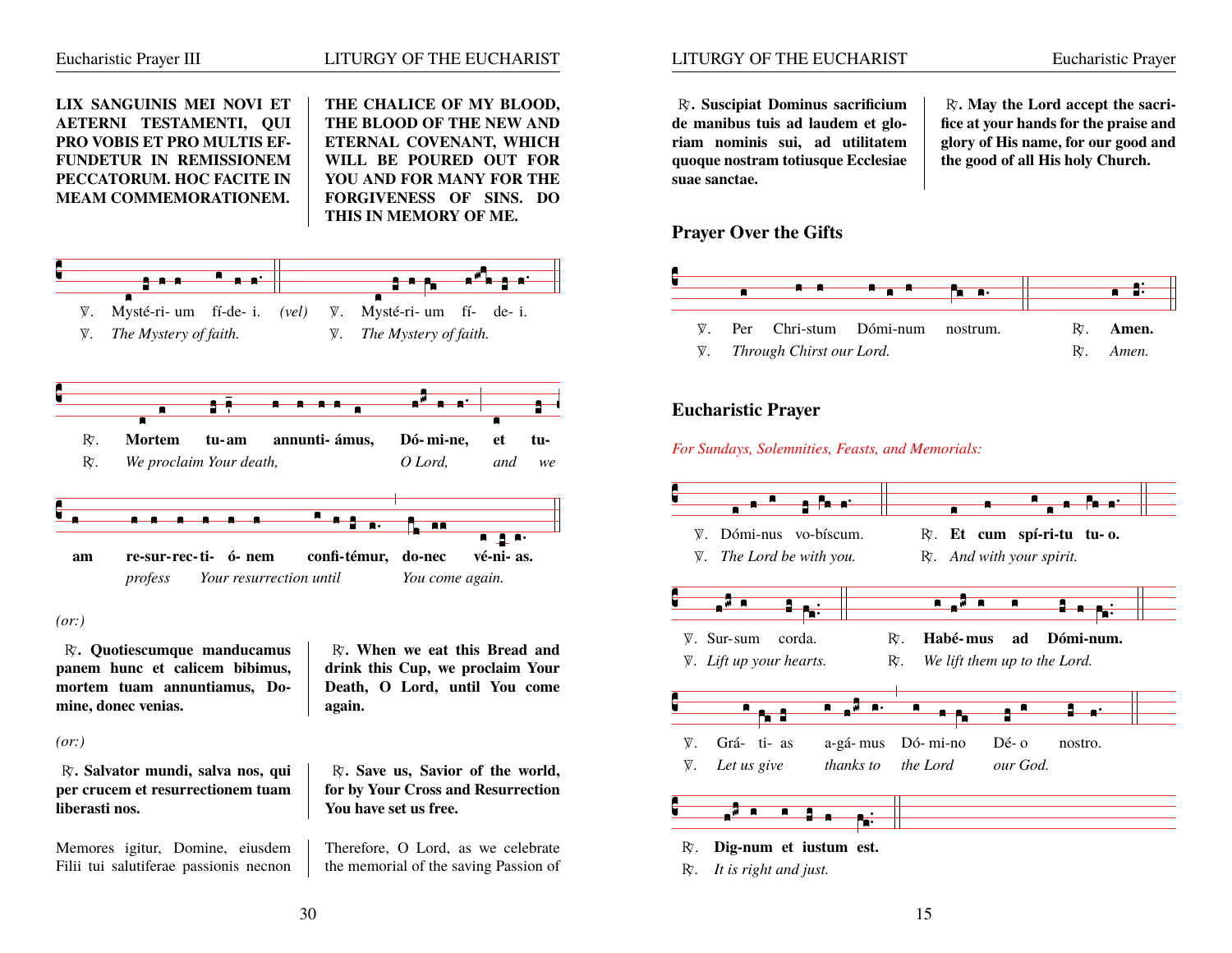# LITURGY OF THE EUCHARIST

#### For ferial days and for Masses for the dead:



### **Sanctus**

Missa VIII "De Angelis": Ordinary Time, Christmas, & Feasts XI/XII. s.



# **Eucharistic Prayer III**

**ERE** Sanctus es. Domine. et merito te laudat omnis a te condita creatura, quia per Filium tuum, Dominum nostrum Iesum Christum. Spiritus Sancti operante virtute, vivificas et sanctificas universa, et populum tibi congregare non desinis, ut a solis ortu usque ad occasum oblatio munda offeratur nomini tuo.

LITURGY OF THE EUCHARIST

Supplices ergo te, Domine, deprecamur, ut haec munera, quae tibi sacranda detulimus, eodem Spiritu sanctificare digneris, ut Corpus et  $+$ Sanguis fiant Filii tui Domini nostri Iesu Christi, cuius mandato haec mysteria celebramus.

Ipse enim in qua nocte tradebatur accepit panem et tibi gratias agens benedixit, fregit, deditque discipulis suis, dicens:

### **ACCIPITE ET MANDUCATE EX** HOC OMNES HOC EST ENIM CORPUS MEUM, OUOD PRO **VORIS TRADETIIR.**

Simili modo, postquam cenatum est, accipiens calicem, et tibi gratias agens benedixit, deditque discipulis suis, dicens:

**ACCIPITE ET BIBITE EX EO OMNES: HIC EST ENIM CA-**

OU are indeed Holy, O Lord, and all you have created rightly gives you praise, for through your Son our Lord Jesus Christ, by the power and working of the Holy Spirit, you give life to all things and make them holy, and you never cease to gather a people to yourself, so that from the rising of the sun to its setting a pure sacrifice may be offered to your name.

Therefore, O Lord, we humbly implore you: by the same Spirit graciously make holy these gifts we have brought to you for consecration, hat they may become the Body and  $+$ Blood of your Son our Lord Jesus Christ, at whose command we celebrate these mysteries.

For on the night he was betrayed he himself took bread, and, giving you thanks, he said the blessing, broke the bread and gave it to his disciples, saying:

## TAKE THIS, ALL OF YOU, AND EAT OF IT, FOR THIS IS MY **BODY. WHICH WILL BE GIVEN UP FOR YOU.**

In a similar way, when supper was ended, he took the chalice, and, giving you thanks, he said the blessing, and gave the chalice to his disciples, saying:

TAKE THIS, ALL OF YOU, AND DRINK FROM IT, FOR THIS IS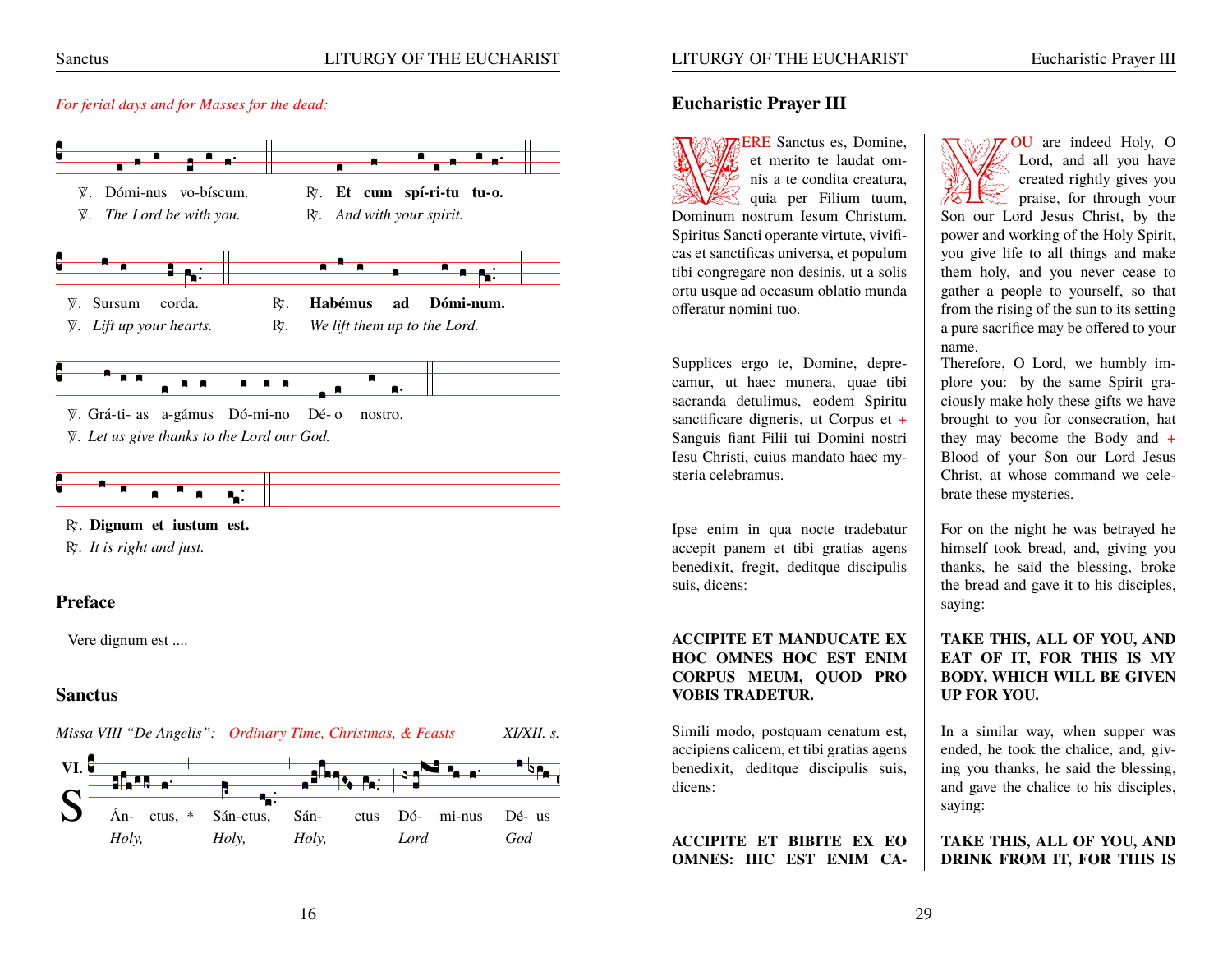# Eucharistic Prayer II LITURGY OF THE EUCHARIST

LITURGY OF THE EUCHARIST Sanctus

et Sanguinis Christi particeps a Spiritu Body and Blood of Christ, we may be Sancto congregemur in unum. <br> gathered into one by the Holy Spirit.

Memento famuli tui (famulae tuae) Remember Your servant N., whom N. quem (quam) (hodie) ad te ex You have called (today) from this hoc mundo vocasti. Concede, ut, qui world to Yourself. Grant that he (she) (quae) complantatus (complantata) who was united with Your Son in a fuit similitudini mortis Filii tui, simul death like His, may also be one with fiat et resurrectionis ipsius. Him in His Resurrection.

Memento etiam fratrum nostrorum, Remember also our brothers and sisqui in spe resurrectionis dormierunt, ters who have fallen asleep in the omniumque in tua miseratione de- hope of the resurrection, and all who functorum, et eos in lumen vultus have died in Your mercy: welcome tui admitte. Omnium nostrum, quae- them into the light of Your face. Have sumus, miserere, ut cum beata Dei mercy on us all, we pray, that with the Genetrice Virgine Maria, beato Io- Blessed Virgin Mary, Mother of God, seph, eius Sponso, beatis Apostolis with blessed Joseph, her Spouse, with et omnibus Sanctis, qui tibi a saeculo the blessed Apostles, and all the Saints placuerunt, aeternae vitae merea- who have pleased You throughout the mur esse consortes, et te laudemus et  $\parallel$  ages, we may merit to be coheirs to glorificemus per Filium tuum Iesum eternal life, and may praise and glorify Christum. You through Your Son, Jesus Christ.

Recordare, Domine, Ecclesiae tuae Remember, Lord, Your Church, toto orbe diffusae, ut eam in caritate spread throughout the world, and perficias una cum Papa nostro N. et  $\parallel$  bring her to the fullness of charity, Episcopo nostro N. et universo clero. together with N. our Pope and N. our Bishop and all the clergy. *In Missa pro defunctis addi potest: In Masses for the dead, the following may be added;*

Per ipsum  $\ldots$  (p. 32) Through Him  $\ldots$  (p. 32)



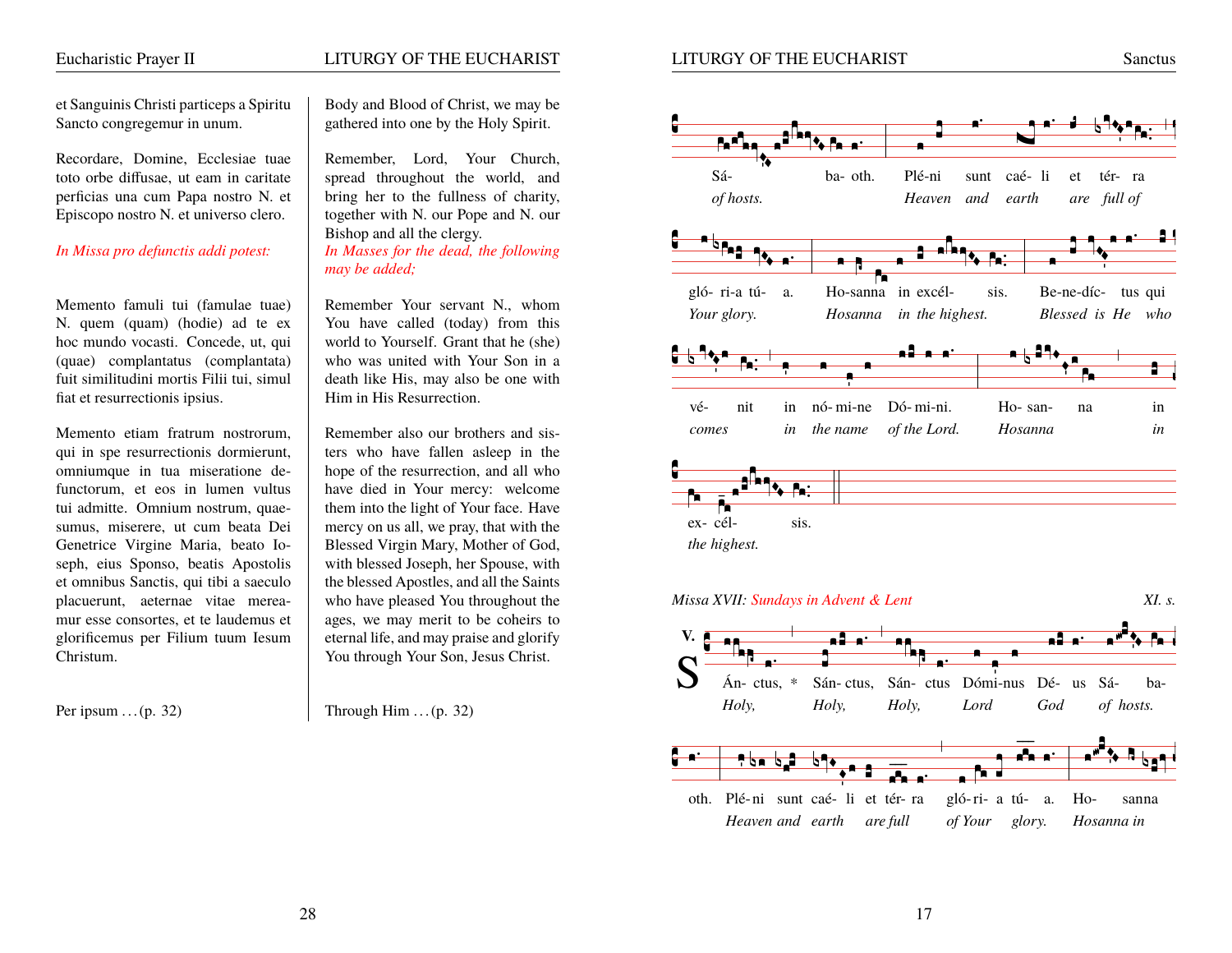

Hosanna in the highest.

LITURGY OF THE EUCHARIST

**MEAM COMMEMORATIONEM. FORGIVENESS OF SINS. DO** THIS IN MEMORY OF ME.



 $(or.)$ 

R. Ouotiescumque manducamus panem hunc et calicem bibimus, mortem tuam annuntiamus, Domine, donec venias.

R. Salvator mundi, salva nos, qui per crucem et resurrectionem tuam liberasti nos.

Memores igitur mortis et resurrectionis eius, tibi, Domine, panem vitae et calicem salutis offerimus, gratias agentes quia nos dignos habuisti astare coram te et tibi ministrare.

Et supplices deprecamur ut Corporis

R. When we eat this Bread and drink this Cup, we proclaim Your Death, O Lord, until You come again.

R. Save us, Savior of the world, for by Your Cross and Resurrection You have set us free.

Therefore, as we celebrate the memorial of His Death and Resurrection, we offer You, Lord, the Bread of life and the Chalice of salvation, giving thanks that You have held us worthy to be in Your presence and minister to You. Humbly we pray that, partaking of the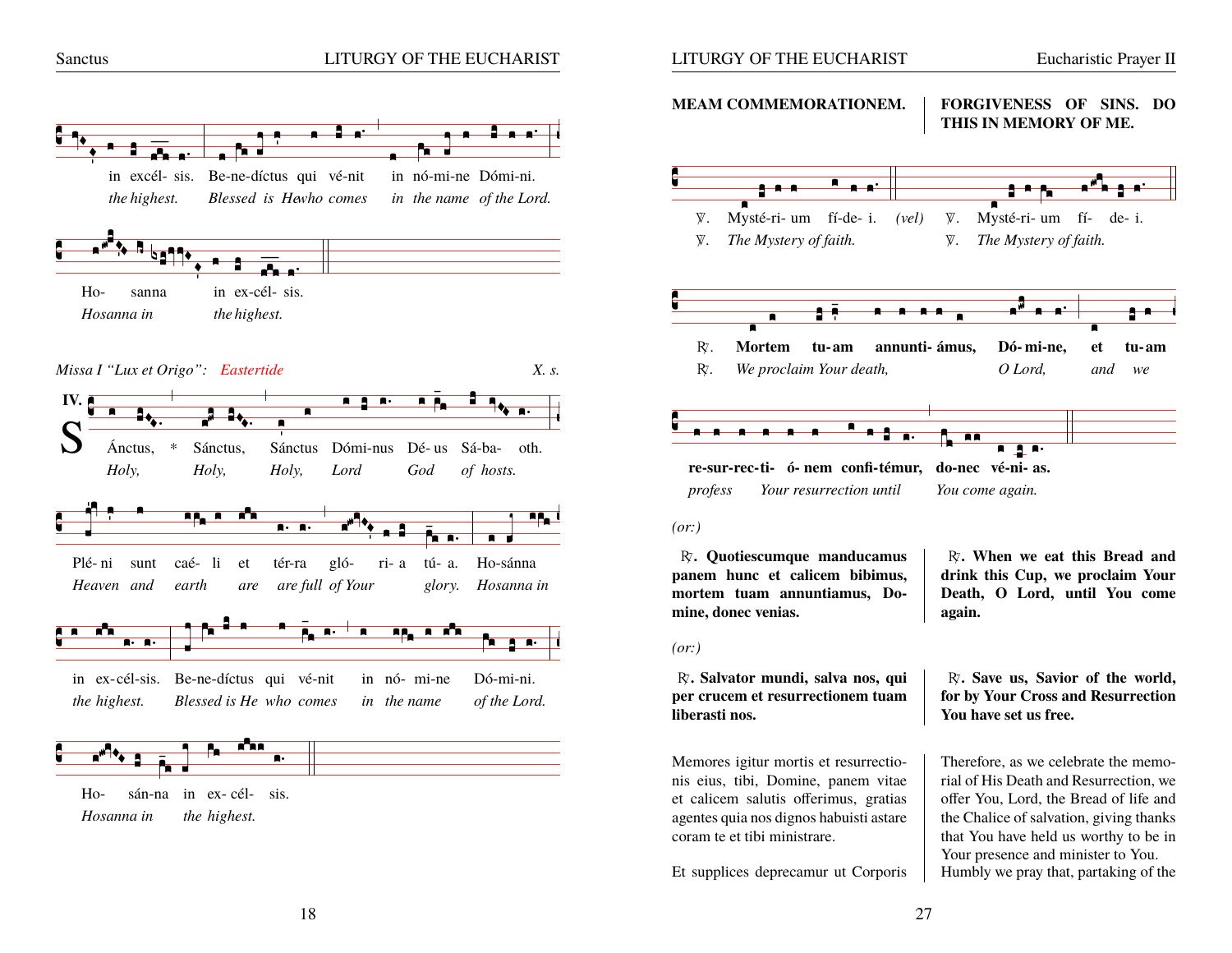**Eucharistic Prayer II**

Haec ergo dona, quaesumus, Spiritus Make holy, therefore, these gifts, we

# **ACCIPITE ET MANDUCATE EX TAKE THIS, ALL OF YOU, AND HOC OMNES HOC EST ENIM EAT OF IT, FOR THIS IS MY CORPUS MEUM, QUOD PRO BODY, WHICH WILL BE GIVEN VOBIS TRADETUR. UP FOR YOU.**

Simili modo, postquam cenatum est, In a similar way, when supper was  $\alpha$  accipiens et calicem, iterum gratias  $\alpha$  ended, He took the chalice and, once agens dedit discipulis suis, dicens: more giving thanks, He gave it to His

**ACCIPITE ET BIBITE EX EO TAKE THIS, ALL OF YOU, AND OMNES: HIC EST ENIM CA- DRINK FROM IT, FOR THIS IS LIX SANGUINIS MEI NOVI ET THE CHALICE OF MY BLOOD, AETERNI TESTAMENTI, QUI THE BLOOD OF THE NEW AND PRO VOBIS ET PRO MULTIS EF- ETERNAL COVENANT, WHICH** FUNDETUR IN REMISSIONEM | WILL BE POURED OUT FOR **PECCATORUM. HOC FACITE IN YOU AND FOR MANY FOR THE**

# Eucharistic Prayer II LITURGY OF THE EUCHARIST

PER QUEM haec omnia, Domine, THROUGH WHOM You continue to semper bona creas, sanctificas, vivifi- make all these good things, O Lord; cas, benedicis, et praestas nobis. You sanctify them, fill them with life, bless them, and bestow them upon us.

Per ipsum  $\ldots$  (p. 32) Through Him  $\ldots$  (p. 32)

VERE Sanctus es, Domine, fons VOU are indeed Holy, O Lord, omnis sanctitatis.  $\mathbb{W}$  the fount of all holiness.

tui rore sanctifica, ut nobis Corpus + et  $\parallel$  pray, by sending down Your Spirit Sanguis fiant Domini nostri Iesu Chri- upon them like the dewfall, so that sti. they may become for us the Body + and Blood of our Lord Jesus Christ. Qui cum Passioni voluntarie trade- At the time He was betrayed and enretur, accipit panem et gratias agens tered willingly into His Passion, He fregit, deditque discipulis suis, dicens: took bread and, giving thanks, broke it, and gave it to His disciples, saying:

disciples, saying:

# **Eucharistic Prayer I**

Te igitur/To You therefore .. . p 19

# **Eucharistic Prayer II**

Vere Sanctus es, Domine, fons omnis sanctitatis. . . You are indeed Holy, O Lord, the fount of all holiness . . . p 26

# **Eucharistic Prayer III**

Vere Sanctus es, Domine, et merito te laudat. . . You are indeed Holy, O Lord, and all you have created ... p 29

# **Eucharistic Prayer I**

E, IGITUR, clementis-<br>
Sime Pater, per Iesum<br>
Christum, Filium tuum,<br>
Dominum nostrum, sup-<br>
The sime payer and peti-<br>
tion through Jesus Christ, plices rogamus ac petimus, uti accepta  $\parallel$  Your Son, our Lord: that You accept habeas et benedicas + haec dona, haec  $\parallel$  and bless + these gifts, these offerings, munera, haec sancta sacrificia illibata,  $\parallel$  these holy and unblemished sacrifices, in primis, quod tibi offerimus pro  $\vert$  which we offer You firstly for Your Ecclesia tua sancta catholica: quam | holy catholic Church. Be pleased pacificare, custodire, adunare et regere  $\parallel$  to grant her peace, to guard, unite digneris toto orbe terrarum: una cum  $\parallel$  and govern her throughout the whole famulo tuo Papa nostro N. et Antistite world, together with Your servant N. nostro N. et omnibus orthodoxis atque  $\parallel$  our Pope and N. our Bishop, and all catholicae et apostolicae fidei cultori- those who, holding to the truth, hand bus.  $\parallel$  on the catholic and apostolic faith.

MEMENTO, Domine, famulorum fa- Remember, Lord, Your servants N. mularumque tuarum N. et N. et om-<br>and N. and all gathered here, whose nium circumstantium, quorum tibi fi- faith and devotion are known to You. des cognita est et nota devotio, pro qui- For them, we offer You this sacrifice bus tibi offerimus: vel qui tibi offerunt  $\parallel$  of praise or they offer it for themselves hoc sacrificium laudis, pro se suisque  $\parallel$  and all who are dear to them: for the omnibus: pro redemptione animarum redemption of their souls, in hope suarum, pro spe salutis et incolumita- of health and well-being, and paying tis suae: tibique reddunt vota sua ae- their homage to You, the eternal God, terno Deo, vivo et vero. living and true.

sime Pater, per Iesum  $\|\mathcal{H}\|$  merciful Father, we make Christum, Filium tuum,  $\mathbb{R}$   $\mathbb{R}$   $\mathbb{R}$  humble prayer and peti-Dominum nostrum, sup-  $\frac{1}{2}$   $\frac{1}{2}$  tion through Jesus Christ,

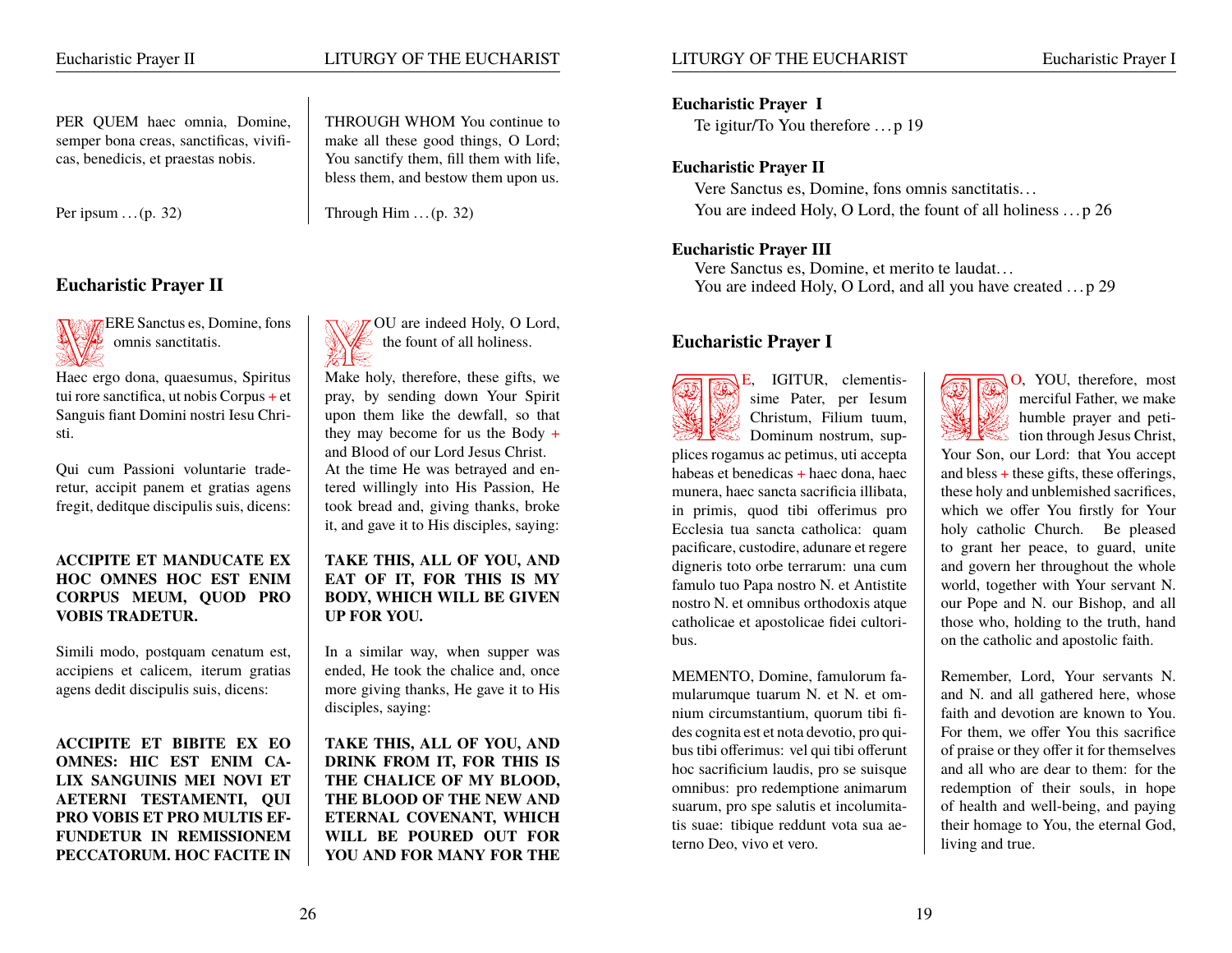# Eucharistic Prayer I LITURGY OF THE EUCHARIST

# *In Nativitate Domini et per Octavam During Christmas and the Octave*

mum (noctem sacratissimam) cele-  $\vert$  (day) on which blessed Mary the imbrantes, quo (qua) beatae Mariae in- maculate Virgin brought forth the temerata virginitas huic mundo edidit  $\parallel$  Savior for this world, and in commu-Salvatorem, sed et memoriam vene- nion with those whose memory we rantes, in primis eiusdem gloriosae venerate, especially the glorious eversemper Virginis Mariae, Genetricis Virgin Mary, Mother of our God and eiusdem Dei et Domini nostri Iesu | Lord, Jesus Christ,:  $\rightarrow p$ . 21\* Christi:  $\rightarrow p$ . 21\*

Communicantes, et diem sacratis- Celebrating the most sacred day on simum celebrantes, quo Unigenitus which Your Only Begotten Son, etertuus, in tua tecum gloria coaeternus, nal with You in Your glory, appeared in veritate carnis nostrae visibiliter  $\parallel$  in a human body, truly sharing our corporalis apparuit: sed et memo-<br>riam venerantes, in primis gloriosae<br>whose memory we venerate, espesemper Virginis Mariae, Genetricis  $\parallel$  cially the glorious ever-Virgin Mary, eiusdem Dei et Domini nostri Iesu | Mother of our God and Lord, Jesus Christi:  $\rightarrow$ p. 21\* Christ, :  $\rightarrow$ p. 21\*

### *Feria Quinta Hebdomadae Sanctae Holy Thursday*

mum celebrantes quo Dominus noster Iesus Christus pro nobis est traditus: <br>
Lord Jesus Christ was handed over for<br>
sed et memoriam venerantes, in pri-<br>
us, we also observe the memory, first, mis gloriosae semper Virginis Mariae,  $\parallel$  of the glorious and ever Virgin Mary, Genetricis eiusdem Dei et Domini no- Mother of the same our Lord and God stri Iesu Christi:  $\rightarrow p$ . 21\* Jesus Christ:  $\rightarrow p$ . 21\*

### *A Missa Vigiliae paschalis usque ad From Easter Vigil through the Second dominicam II Paschae Sunday of Easter*

brantes, Resurrectionis Domini nostri Jesus Christ in the flesh, and in com-

COMMUNICANTES, et memoriam IN COMMUNION with those whose venerantes, in primis gloriosae sem- memory we venerate, especially the per Virginis Mariae, genetricis Dei et glorious ever-Virgin Mary, Mother of Domini nostri Iesu Christi:  $\rightarrow p$ . 21\* our God and Lord, Jesus Christ:  $\rightarrow p$ . 21\*

Communicantes, et diem sacratissi- Celebrating the most sacred night

# *In Epiphania Domini During Epiphany and the Octave*

whose memory we venerate, espe-

Communicantes, et diem sacratissi-<br>
In the unity of the holy fellowship and<br>
In the unity of the holy fellowship and<br>
Reeping this most holy day when our us, we also observe the memory, first,

Communicantes, et diem sacratissi- Celebrating the most sacred night mum (noctem sacratissimam) cele- (day) of the Resurrection of our Lord

SUPPLICES te rogamus, omnipotens IN HUMBLE PRAYER we ask You, Deus: iube haec perferri per manus almighty God: command that these sancti Angeli tui in sublime altare gifts be borne by the hands of Your tuum, in conspectu divinae maiesta- holy Angel to Your altar on high in the tis tuae; ut, quotquot ex hac altaris sight of Your divine majesty, so that participatione sacrosanctum Filii tui all of us, who through this participa-Corpus et Sanguinem sumpserimus,<br>
omni benedictione caelesti et gratia Body and Blood of Your Son, may be repleamur. (Per Christum Dominum filled with every grace and heavenly nostrum. Amen.) blessing. (Through Christ our Lord.

MEMENTO etiam, Domine, famulo- REMEMBER also, Lord, Your serrum famularumque tuarum N. et N.,  $\parallel$  vants N. and N., who have gone before qui nos praecesserunt cum signo fidei, us with the sign of faith and rest in the et dormiunt in somno pacis. Sleep of peace.

IPSIS, Domine, et omnibus in Christo Grant them, O Lord, we pray, and all quiescentibus, locum refrigerii, lucis who sleep in Christ, a place of reet pacis, ut indulgeas, deprecamur. freshment, light and peace. (Through (Per Christum Dominum nostrum. | Christ our Lord. Amen.) Amen.)

NOBIS QUOQUE peccatoribus famu- TO US, also, Your servants, who, lis tuis, de multitudine miserationum  $\parallel$  though sinners, hope in Your abuntuarum sperantibus, partem aliquam  $\parallel$  dant mercies, graciously grant some et societatem donare digneris cum tuis share and fellowship with Your holy sanctis Apostolis et Martyribus: cum | Apostles and Martyrs: with John the Ioanne, Stephano. Matthia, Barnaba, Baptist, Stephen, Matthias, Barnabas, [Ignatio, Alexandro, Marcellino, Pe- [Ignatius, Alexander, Marcellinus, Petro, Felicitate, Perpetua, Agatha, Lu- ter, Felicity, Perpetua, Agatha, Lucy, cia, Agnete, Caecilia, Anastasia, et | Agnes, Cecilia, Anastasia and all omnibus Sanctis tuis: intra quorum | Your Saints; admit us, we beseech nos consortium, non aestimator me- You, into their company, not weighing riti, sed veniae, quaesumus, largitor  $\parallel$  our merits, but granting us Your paradmitte. Per Christum Dominum no- don, through Christ our Lord. strum.

tibi obtulit summus sacerdos tuus the sacrifice of Abraham, our father Melchisedech, sanctum sacrificium, in faith, and the offering of Your high immaculatam hostiam. priest Melchizedek, a holy sacrifice, a spotless victim..

> all of us, who through this participa-Body and Blood of Your Son, may be Amen.)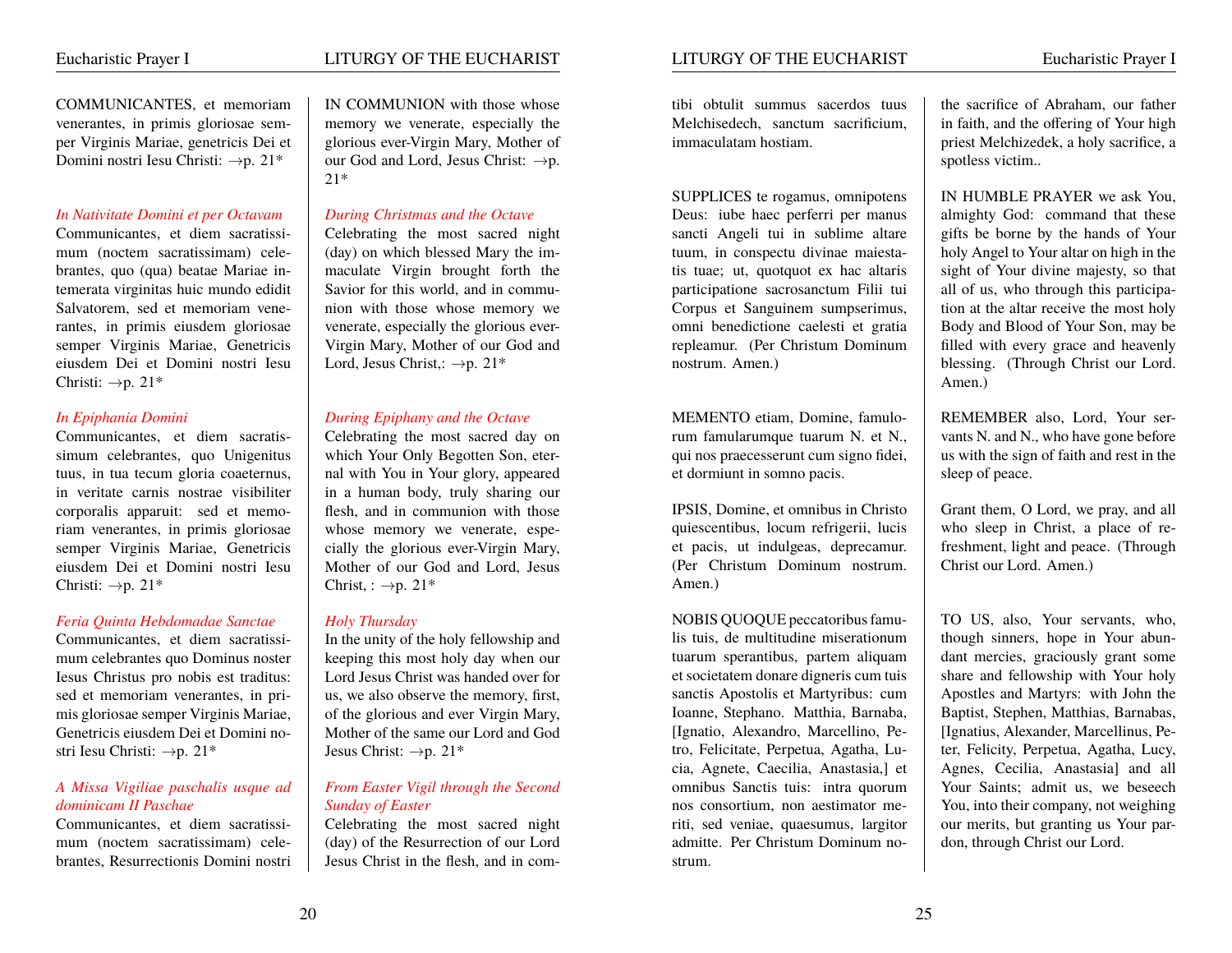

#### *(or:)*

R<sub>i</sub>. Quotiescumque manducamus R<sub>i</sub>. When we eat this Bread and panem hunc et calicem bibimus, drink this Cup, we proclaim Your **mortem tuam annuntiamus, Do- Death, O Lord, until You come mine, donec venias. again.**

#### *(or:)*

R<sub>7</sub>. Salvator mundi, salva nos, qui | R<sub>7</sub>. Save us, Savior of the world, **per crucem et resurrectionem tuam for by Your Cross and Resurrection liberasti nos. You have set us free.**

UNDE et memores, Domine, nos servi THEREFORE, O Lord, as we celtui, sed et plebs tua sancta, eiusdem ebrate the memorial of the blessed Christi, Filii tui, Domini nostri, tam Passion, the Resurrection from the beatae passionis, necnon et ab inferis dead, and the glorious Ascension into resurrectionis, sed et in caelos glorio- heaven of Christ, Your Son, our Lord, sae ascensionis: offerimus praeclarae we, Your servants and Your holy peomaiestati tuae de tuis donis ac datis ple, offer to Your glorious majesty hostiam puram, hostiam sanctam, ho- $\int$  from the gifts that You have given us, stiam immaculatam, Panem sanctum  $\parallel$  this pure victim, this holy victim, this vitae aeternae et Calicem salutis per- spotless victim, the holy Bread of eterpetuae. nal life and the Chalice of everlasting

SUPRA quae propitio ac sereno vultu BE PLEASED to look upon these respicere digneris: et accepta habere,  $\parallel$  offerings with a serene and kindly sicuti accepta habere dignatus es mu- countenance, and to accept them, as nera pueri tui iusti Abel, et sacrificium once You were pleased to accept the Patriarchae nostri Abrahae, et quod | gifts of Your servant Abel the just,

drink this Cup, we proclaim Your

salvation.

# LITURGY OF THE EUCHARIST Eucharistic Prayer I

Iesu Christi secundum carnem: sed munion with those whose memory Genetricis eiusdem Dei et Domini | and Lord, Jesus Christ:  $\rightarrow p$ . 21\* nostri Iesu Christi:  $\rightarrow p$ . 21\*

#### *In Ascensione Domini During Ascension*

Communicantes, et diem sacratis- Celebrating the most sacred day on simum celebrantes, quo Dominus which Your Only Begotten Son, our noster, unigenitus Filius tuus, unitam | Lord, placed at the right hand of Your sibi fragilitatis nostrae substantiam in glory our weak human nature, which gloriae tuae dextera collocavit: sed He had united to himself, and in comet memoriam venerantes, in primis munion with those whose memory gloriosae semper Virginis Mariae, we venerate, especially the glorious Genetricis eiusdem Dei et Domini veer-Virgin Mary, Mother of our God nostri Iesu Christi:  $\rightarrow p$ . 21\* and Lord, Jesus Christ:  $\rightarrow p$ . 21\*

#### *In dominica Pentecostes Pentecost*

mum Pentecostes celebrantes, quo Pentecost, on which the Holy Spirit Spiritus sanctus Apostolis innumeris appeared to the Apostles in tongues linguis apparuit: sed et memoriam  $\int$  of fire, and in communion with those venerantes, in primis gloriosae sem-<br>whose memory we venerate, espeper Virginis Mariae, Genetricis Dei et  $\parallel$  cially the glorious ever-Virgin Mary, Domini nostri Iesu Christi:  $\rightarrow p$ . 21\* Mother of our God and Lord, Jesus

 $\rightarrow$  \* sed et beati Ioseph, eiusdem  $\rightarrow$  \* and blessed Joseph, her Spouse, Virginis Sponsi, et beatorum Apo-<br>Vour blessed Apostles and Martyrs, Virginis Sponsi, et beatorum Apostolorum ac Martyrum tuorum, Petri Peter and Paul, Andrew, [James, John, et Pauli. Andreae, [ Iacobi, Ioannis, ] Thomas, James, Philip, Bartholomew, Thomae, Iacobi, Philippi, Bartholo- Matthew, Simon and Jude; Linus, maei, Matthaei, Simonis et Thaddaei: | Cletus, Clement, Sixtus, Cornelius, Lini, Cleti, Clementis, Xysti, Corne- Cyprian, Lawrence, Chrysogonus, lii, Cypriani, Laurentii, Chrysogoni, John and Paul, Cosmas and Damian] Ioannis et Pauli, Cosmae et Damiani, and all Your Saints; we ask that et omnium Sanctorum tuorum; quo- through their merits and prayers, in all rum meritis precibusque concedas, ut  $\parallel$  things we may be defended by Your in omnibus protectionis tuae munia- protecting help. (Through Christ our mur auxilio. (Per Christum Dominum | Lord. Amen.) nostrum. Amen.)

et memoriam venerantes, in primis we venerate, especially the glorious gloriosae semper Virginis Mariae, ever-Virgin Mary, Mother of our God

Communicantes, et diem sacratissi- Celebrating the most sacred day of Christ:  $\rightarrow p$ . 21\*

Thomas, James, Philip, Bartholomew,